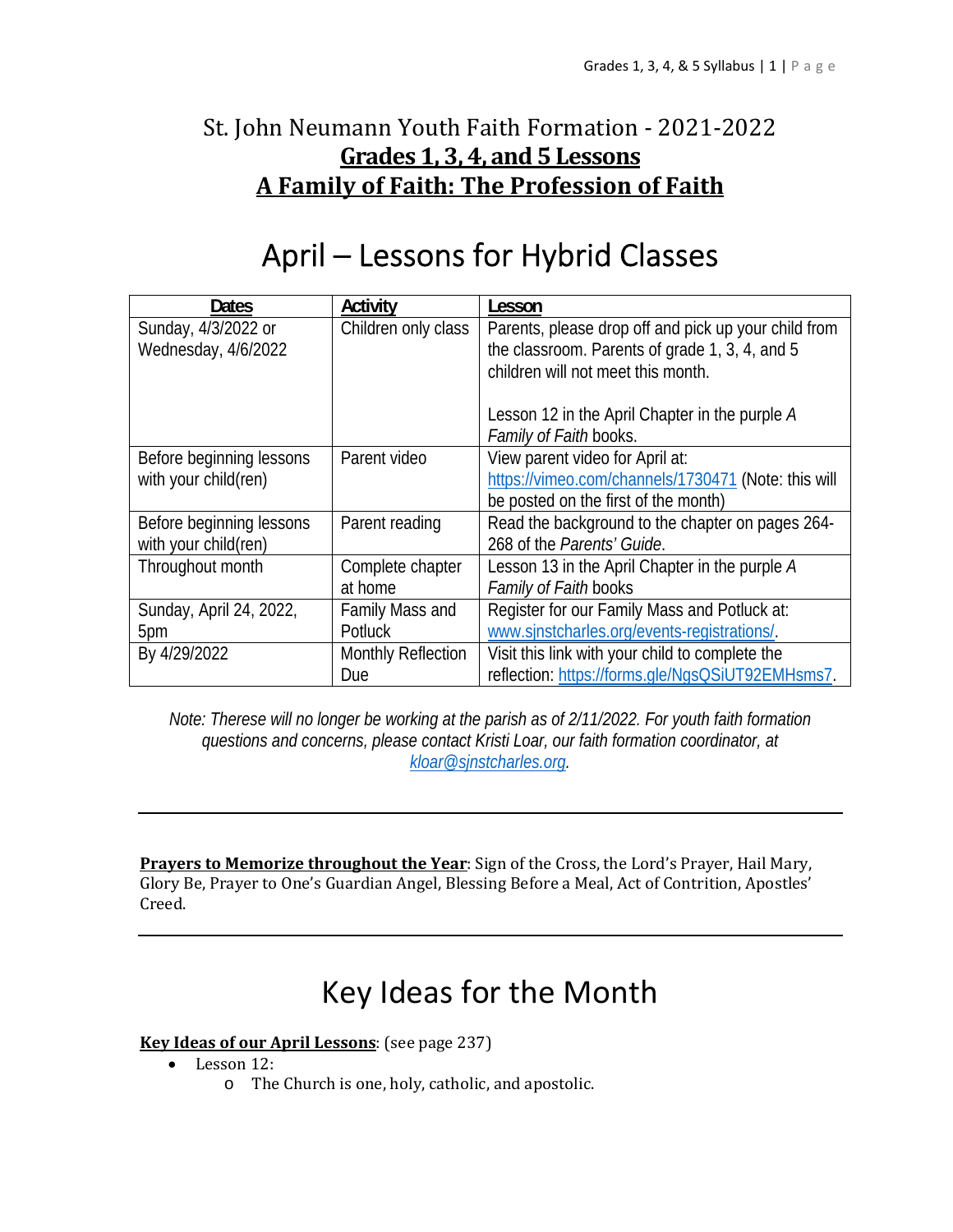- o The Communion of Saints means that all the faithful those in Heaven, in purgatory, and believers on earth – form one body.
- Lesson 13:
	- o God forgives sin through the sacraments of Baptism, Penance and Reconciliation, and others, especially the Eucharist.
	- o On the Last Day, Christ will raise the bodies of all people from the dead and reunite them with their souls.
	- o The word *amen* comes from the same Hebrew root as *believe*.
- To work on all month:
	- o Scripture verse of the month, saint of the month, Apostles' Creed memorization, Words to Know for the month, and Car Conversations.



#### **Catechists and Children, complete in class**:

Grades 1 through 5: Goal is to communicate the lesson's Key Ideas using age-appropriate activities.

**Meet your children in the classroom.** Parents will drop off and pick up in the classroom. You will have the full 75 minutes for class.

**Opening Prayer in Classroom** – Procession to set up prayer table if you choose to do this; end with the Apostles Creed (5 min).

### **Activity 1: The Four Marks of the Church (15 min)**:

- Review the part of the Apostles' Creed where the four marks are prayed.
- Read together the essay on the four marks of the Church with the children or summarize the reading for younger children.
- Convert the fill-in-the-blank exercise on page 145 in the children's book into a competition. Divide the class into at least two teams. Write each question on the board. Have the teams quietly discuss the question and write their team answer on a sheet of paper. Then all teams reveal their answers. Award points for answering correctly. Give out prizes from Miss Kristi's prize box.

### **Activity 1 Key ideas to communicate to the children**:

- The Church is one because she is unified in her origin, teaching, and governance.
- The Church is holy because her founder and her mission are holy.
- The Church is catholic in the sense of being universal: whole and complete.
- The Church is apostolic because Christ founded the Church on the Apostles and governs her through their successors, the bishops.

### **Activity 2: One, Holy, Catholic, and Apostolic ‐ Storybook Activity (10 min)**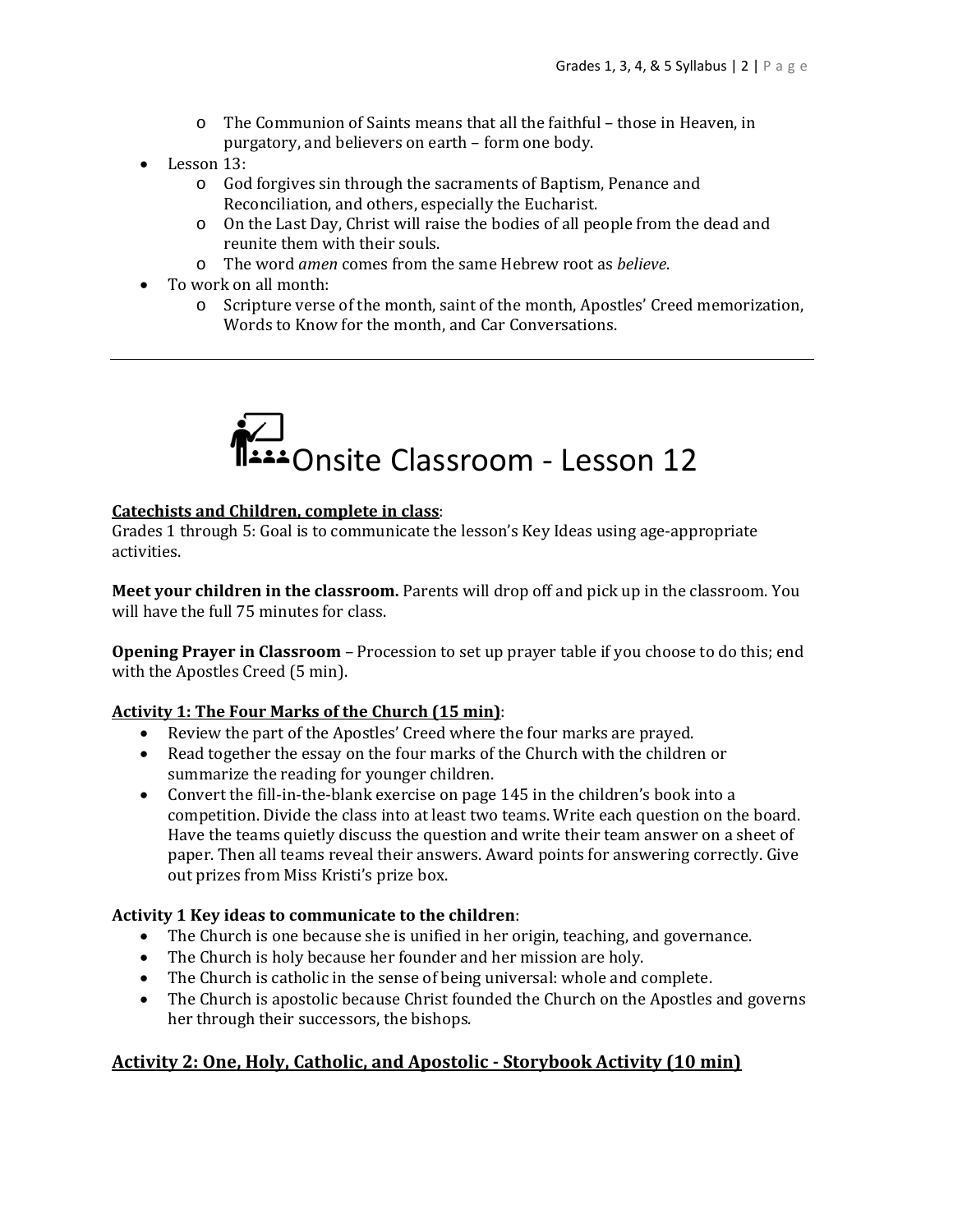Using copies of page 219 from the parent's guide, assist the children in developing a storybook page for their family storybook at home. The children will illustrate each mark of the Church.

#### **Activity 2: Key ideas to communicate to the children**:

Communicate the key ideas on page 216 of the parents' guide.

### **Supplement Activity: One, Holy, Catholic, and Apostolic – "Fortune Teller" (20 min)**

- Guide each child in making a "fortune teller" that they decorate to correspond to the four marks of the church.
- Have the mark the outside of each flap with one of the marks.
- On the inside of each flap, have the children write a phrase or draw a picture that helps them remember the meaning of the mark.
- For younger students, you might want to have everything pre-folded.



### **Activity 4: Three States of the Church (15 min):**

 Read with the children the essay on page 146 of the children's book. Summarize the material for younger students.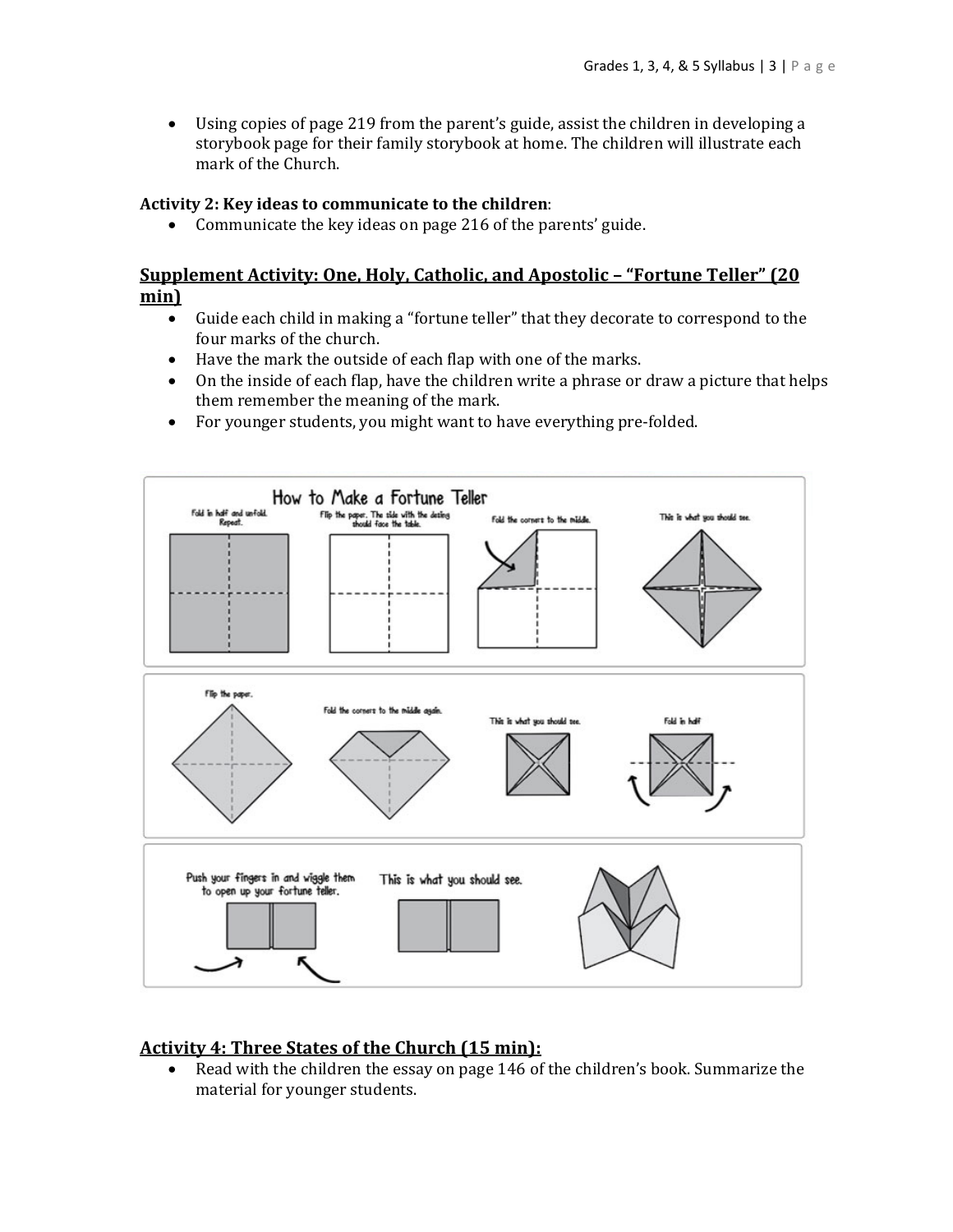- Walk through the questions on page 147 of the children's book.
- Complete the optional activity "Prayer of Thanksgiving for the Church" on page 225 of the parents' guide and page 148 of the children's book.

### **Activity 4 Key ideas to communicate to the children**:

- We are on a journey of faith, with the destination being our true home, Heaven.
- On earth, the faithful are called the church Militant because we are still fighting the battle against the devil and working to bring the world to Christ.
- The souls in purgatory are called the church suffering because they are being purified so that they may enter Heaven.
- The saints in Heaven are called the Church Triumphant because they are fully enjoying the fruit of the victory that Christ has won for them.

### **Supplement Activity: How Does a Person Become Named a Saint? (15 min)**

- Watch the video at https://www.youtube.com/watch?v=lUGRdpRJWYA&t=2s.
- Work with the children to complete the "Canonization Process" handout, which will look, when completed like the photo below.



### **Supplies for 4/3/2022 and 4/6/2022**

- Copies of parents' guide page 219 (one for each student copied onto white card stock that is hole-punched so that children can add the page to their family storybook at home)
- Paper for "fortune teller" (one for each student) and art materials in your supply bin
- Extra copies of pages 146-148 in case children did not bring their book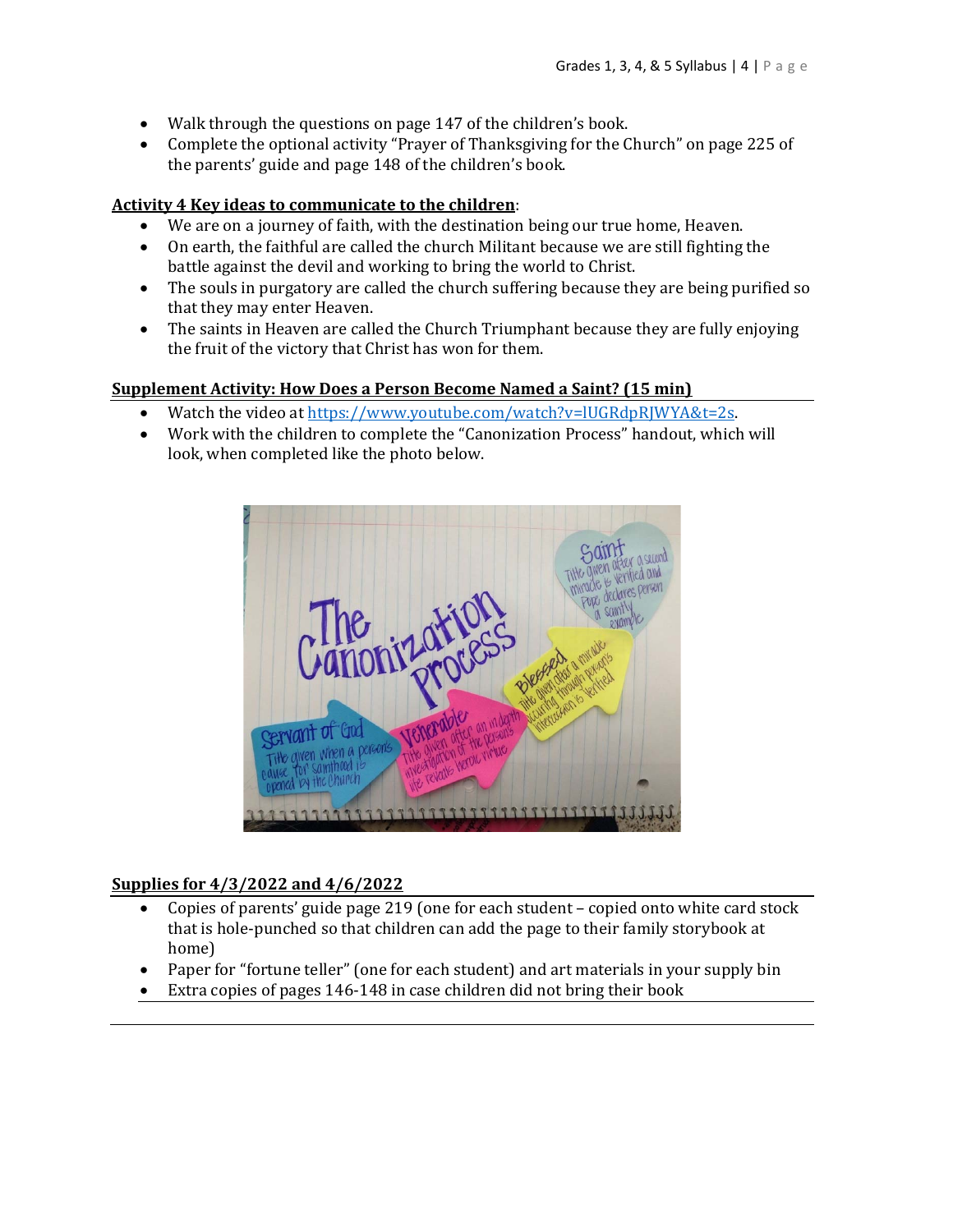

# **Activity 3**: Communion of the Saints *Storybook Activity*

**Ages**: All ages.

**Focus**: Living Christians, saints in Heaven, and souls in Purgatory are united by the Holy Spirit, and in the Eucharist.

**"Parent's Guide" pages**: pages 221-222

**"Children's Activity Book" pages**: page 126

**Activity**: Discuss how the family shares things in common with the Communion of Saints, and how the actions of one person impact others. Children will make a collage for the family storybook.

#### **Key ideas to communicate to the children**:

- There are three states of the Church, or the Communion of Saints: Christians living on earth, souls in purgatory, and saints in Heaven.
- The Communion of Saints also means that all members of the Church are joined by the sacraments – especially the Eucharist.

# **Activity 5**: Apostles' Creed Wrap-Up

**Ages**: All ages.

**Focus**: God wants everyone to turn away from sin and to live with Him forever in Heaven.

**"Parent's Guide" pages**: page 226-228

**"Children's Activity Book" pages**: page 149-150

**Activity**: Discuss the ideas in the "Apostles' Creed Wrap-Up Essay"

#### **Key ideas to communicate to the children**:

 Only God can forgive sins. There is no sin so bad that God would not forgive us if we repent and ask His forgiveness.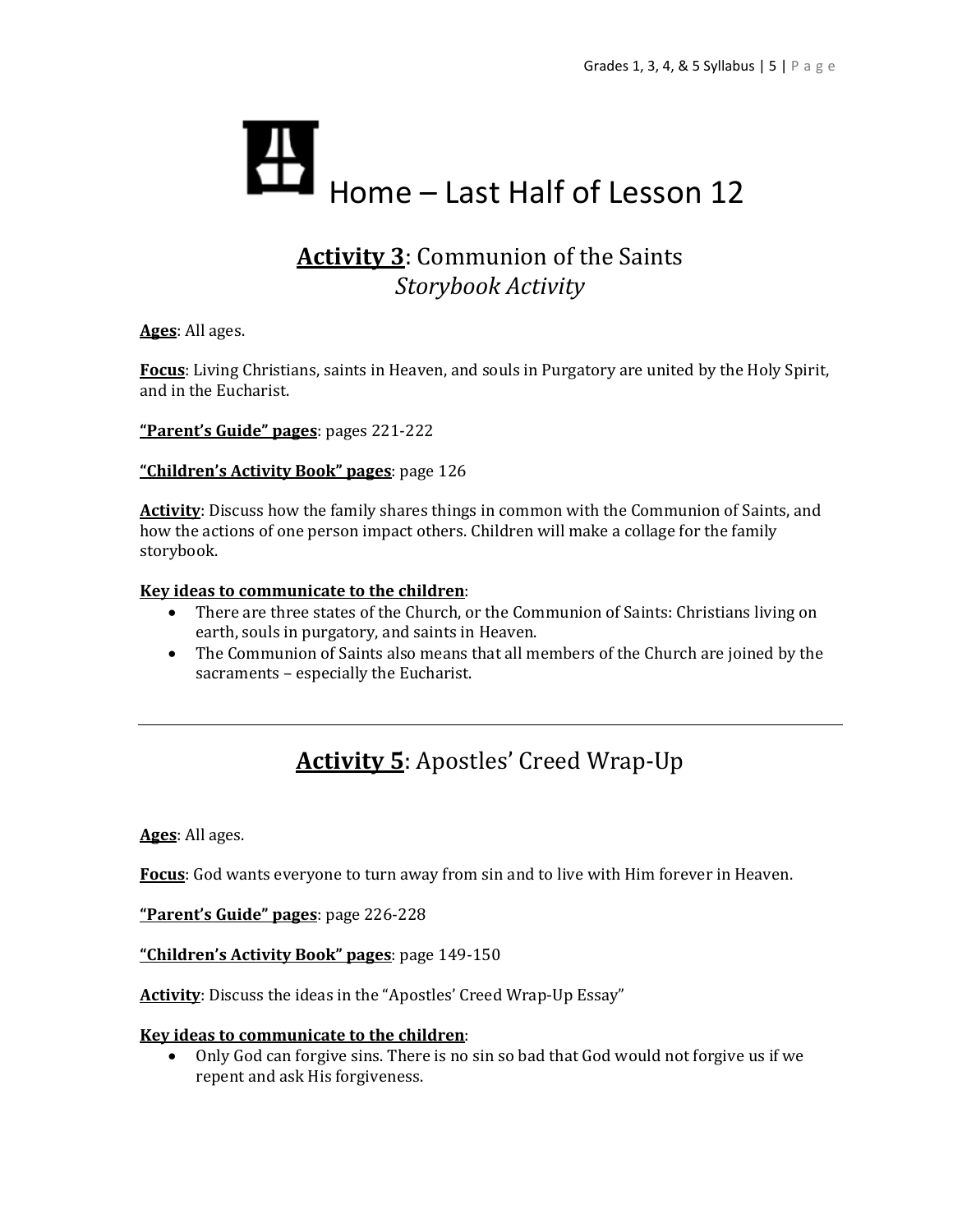- On the Last Day, Christ will raise the bodies of all people from the dead and reunite them with their souls.
- The secrets of every persons' heart, and the justice and mercy of God, will be make known to all at the Last Judgment.
- In the moment of our death, we will be judged and enter Heaven (through purification and directly) or hell. This is called the particular judgement.



*Parents, choose two to three activities in this lesson to present to your children at home. Communicate the lesson's key ideas, listed above.*

## **Activity 1**: Forgiveness of Sins, Resurrection of the Body, and Life Everlasting

**Ages**: Ages 8 and up.

**Focus**: Scripture tells of the forgiveness of sins, the resurrection of the body, and life everlasting.

**"Parent's Guide" pages**: page 231

**"Children's Activity Book" pages**: page 151-152

**Activity**: Help your older child match the quotes in the children's book.

## **Activity 2**: A New Heaven and a New Earth *Storybook Activity*

**Ages**: All ages.

**Focus**: At the end of time, God will dwell with His people once more.

**"Parent's Guide" pages**: pages 232-233

**"Children's Activity Book" pages**: 153

Activity: Create storybook pages that focus on God's promise and our faith in His promise.